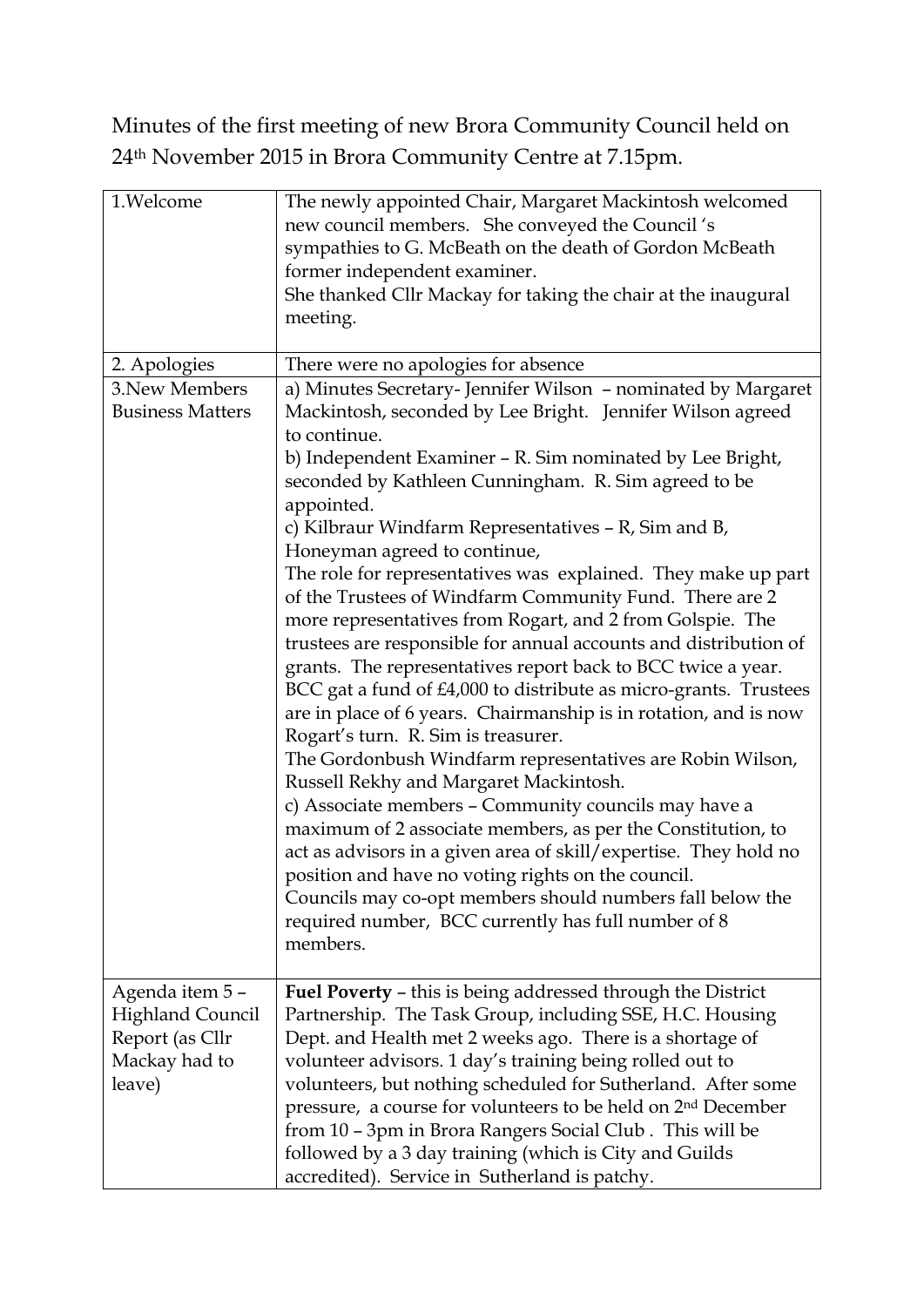|                  | Launch of the development of School - Employment Boards                                                                                                                                                |
|------------------|--------------------------------------------------------------------------------------------------------------------------------------------------------------------------------------------------------|
|                  | which will focus on school leavers and local employers to keep                                                                                                                                         |
|                  | youngsters locally employed.                                                                                                                                                                           |
|                  | Cuts to Bus services - between Lairg and Helmsdale -                                                                                                                                                   |
|                  | impacting on Core providers such as Key Housing, The Head                                                                                                                                              |
|                  | of transport looking at options to keep services. Consultations                                                                                                                                        |
|                  | were extensive, but changes went through.                                                                                                                                                              |
|                  | Blythswood Food Bank - have urgent need of UHT milk,                                                                                                                                                   |
|                  | tinned fruit, vegetables and fish, long-life fruit juices. The                                                                                                                                         |
|                  | collection point is Church of Scotland, from where it is                                                                                                                                               |
|                  | delivered to Blythswood.                                                                                                                                                                               |
|                  | <b>Education</b> - school closures - schools can be closed only on                                                                                                                                     |
|                  | grounds of educational benefit, and then only after consultation<br>process of 6 weeks. The results go to Committee for debate and<br>the Scottish ministers can decide if the evidence for closure is |
|                  | robust and acceptable, or rejected. If consultations are due to<br>happen, they are publicised widely.                                                                                                 |
|                  | K. Cunningham asked about the shortening of Friday to a half-                                                                                                                                          |
|                  | day. This suggestion argues that saves on light and fuel, but                                                                                                                                          |
|                  | Department buys energy as a package so no cost savings.                                                                                                                                                |
|                  | A decision about spending is awaited from Westminster and                                                                                                                                              |
|                  | Edinburgh before further financial decisions are made.                                                                                                                                                 |
|                  | Council Service Point - Brora is closing on 24th December.                                                                                                                                             |
|                  | BCC recognise the insensitivity of this date for the Service point                                                                                                                                     |
|                  | employee. There is an Access Point open during Library                                                                                                                                                 |
|                  | Opening hours. This is an automated service, Golspie the                                                                                                                                               |
|                  | nearest manned Service Point.                                                                                                                                                                          |
|                  | Cllr Mackay pointed out that if a Registrar was needed one will                                                                                                                                        |
|                  | come by appointment.                                                                                                                                                                                   |
|                  | The Highland council to put a notice in the Northern Times                                                                                                                                             |
|                  | announcing the closure.                                                                                                                                                                                |
|                  |                                                                                                                                                                                                        |
| Item 4 is Police | Thefts at Loth Beach, where caravans have been broken into                                                                                                                                             |
| Report           | and low value goods taken.                                                                                                                                                                             |
|                  | Volkswagen parked at Scout Hall on 12 <sup>th</sup> November had its                                                                                                                                   |
|                  | tyres slashed and the knife found in a garden in Mill Wynd.                                                                                                                                            |
|                  | On 1 <sup>st</sup> November a disturbance caused by 2 males.                                                                                                                                           |
|                  | A sudden death in Victoria Drive                                                                                                                                                                       |
|                  | A serious Child Protection issue in the Doll                                                                                                                                                           |
|                  | 22 fixed Penalty notices issued                                                                                                                                                                        |
|                  | Gangs of E. Europeans targeting shops in the Highland area,                                                                                                                                            |
|                  | but not as for north as E. Sutherland.                                                                                                                                                                 |
|                  | BCC expressed appreciation to Police Scotland for their                                                                                                                                                |
|                  | handling of traffic in the village for Remembrance Sunday.                                                                                                                                             |
|                  |                                                                                                                                                                                                        |
|                  |                                                                                                                                                                                                        |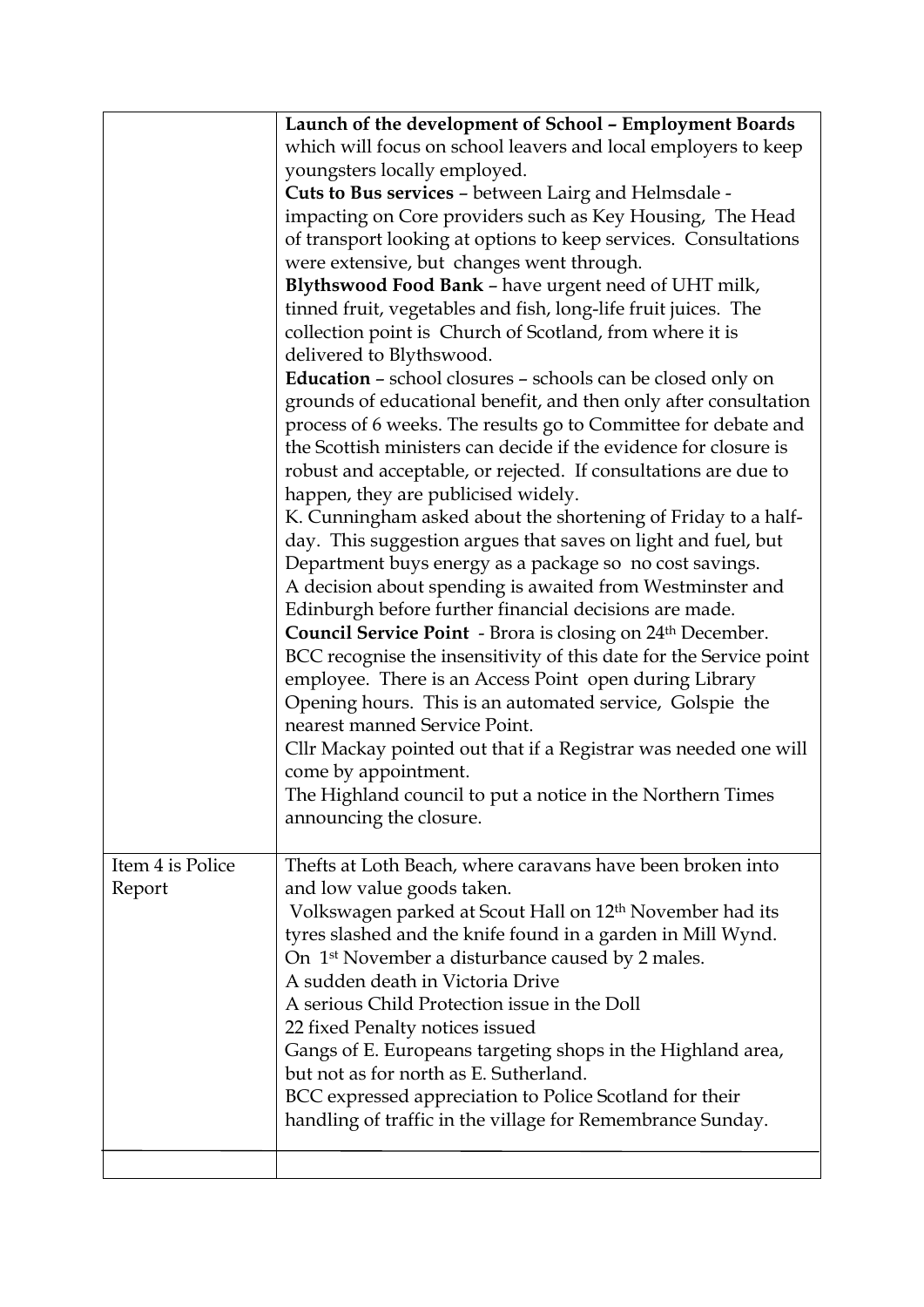| 6. Minutes of      | Proposed to accept as true record - G. MacBeath, seconded by                                                                                                                                                                                                                                                                                                                                                                                                                                                                                                                                                                                                                                                                                                                                                                                                                                                                                                                                                                                                                                                                                                                                                                                                                                                                                                                                                                                                                           |
|--------------------|----------------------------------------------------------------------------------------------------------------------------------------------------------------------------------------------------------------------------------------------------------------------------------------------------------------------------------------------------------------------------------------------------------------------------------------------------------------------------------------------------------------------------------------------------------------------------------------------------------------------------------------------------------------------------------------------------------------------------------------------------------------------------------------------------------------------------------------------------------------------------------------------------------------------------------------------------------------------------------------------------------------------------------------------------------------------------------------------------------------------------------------------------------------------------------------------------------------------------------------------------------------------------------------------------------------------------------------------------------------------------------------------------------------------------------------------------------------------------------------|
| October Meeting.   | K. Cunningham.                                                                                                                                                                                                                                                                                                                                                                                                                                                                                                                                                                                                                                                                                                                                                                                                                                                                                                                                                                                                                                                                                                                                                                                                                                                                                                                                                                                                                                                                         |
|                    |                                                                                                                                                                                                                                                                                                                                                                                                                                                                                                                                                                                                                                                                                                                                                                                                                                                                                                                                                                                                                                                                                                                                                                                                                                                                                                                                                                                                                                                                                        |
| 7. Matters Arising | a) Mini-bus - Badag agreed to be responsible for carrying out a<br>consultation regarding the possible application to "Cash for<br>Kids" The next step is a survey. Interest boards were in the<br>Library and have now moved to the Primary school. Interest<br>was expressed by potential user groups and from volunteers<br>interested in driver training.<br>b) Resilience Sub-Group of BCC - a leaflet distributed was<br>information taken from a Scottish Government Emergency plan<br>leaflet regarding general emergency not just power outage. It<br>did not say who had produced it, and some residents felt that it<br>was scaremongering. Posters continue to go up re-assuring the<br>public and notices in the Northern Times and social media<br>being sent out with apologies for distress caused. The next<br>meeting of the Sub-Group is Monday 30th November at 6.30 in<br>the Scout Hall.<br>c) No further report on Sputie Burn bridge to date.<br>d) - An excellent attendance on Remembrance Sunday by<br>public and parade. The Youngsters on Parade were a credit to<br>the community. The pipers and bugler were complimented. A<br>de-brief is currently underway. Comments need to go to<br>Secretary. Refreshments at the Golf Club were much enjoyed<br>A vote of thanks to the caterer and staff for their generosity.<br>The Poppy collections raised $£1,601.98$ Thanks to all the willing<br>volunteers, and to R Sim for handling money collected. |
| 8. Correspondence  | Additional information on the proposed West Garty<br>$\bullet$<br>Wind Farm<br>LGOWIT Train the Trainer Course November 2015-11-26<br>٠<br>VG-ES Bulletin -1) Free Fuel Poverty Energy Awareness<br>Training; 2) Women at Work Pathways to success<br>Event. 3) Action Earth - Grab a grant; 4) Volunteer<br><b>Training Opportunity</b><br>Response to Gordonbush Windfarm Extension<br>• Digital Engagement for Community Council workshops<br><b>Police Consultation Invitation</b><br>Response to West Garty Revised Application<br>HMS Sutherland invitation to presentation followed by a<br>$\bullet$<br>cancellation notice<br>British Red Cross and European Union Initiative -<br>$\bullet$<br>Community Resilience - waiting for confirmation of<br>date.<br>Community Transport Grants.<br>Drummuie scaffolding - e-mail to Steve Barron - CEO                                                                                                                                                                                                                                                                                                                                                                                                                                                                                                                                                                                                                             |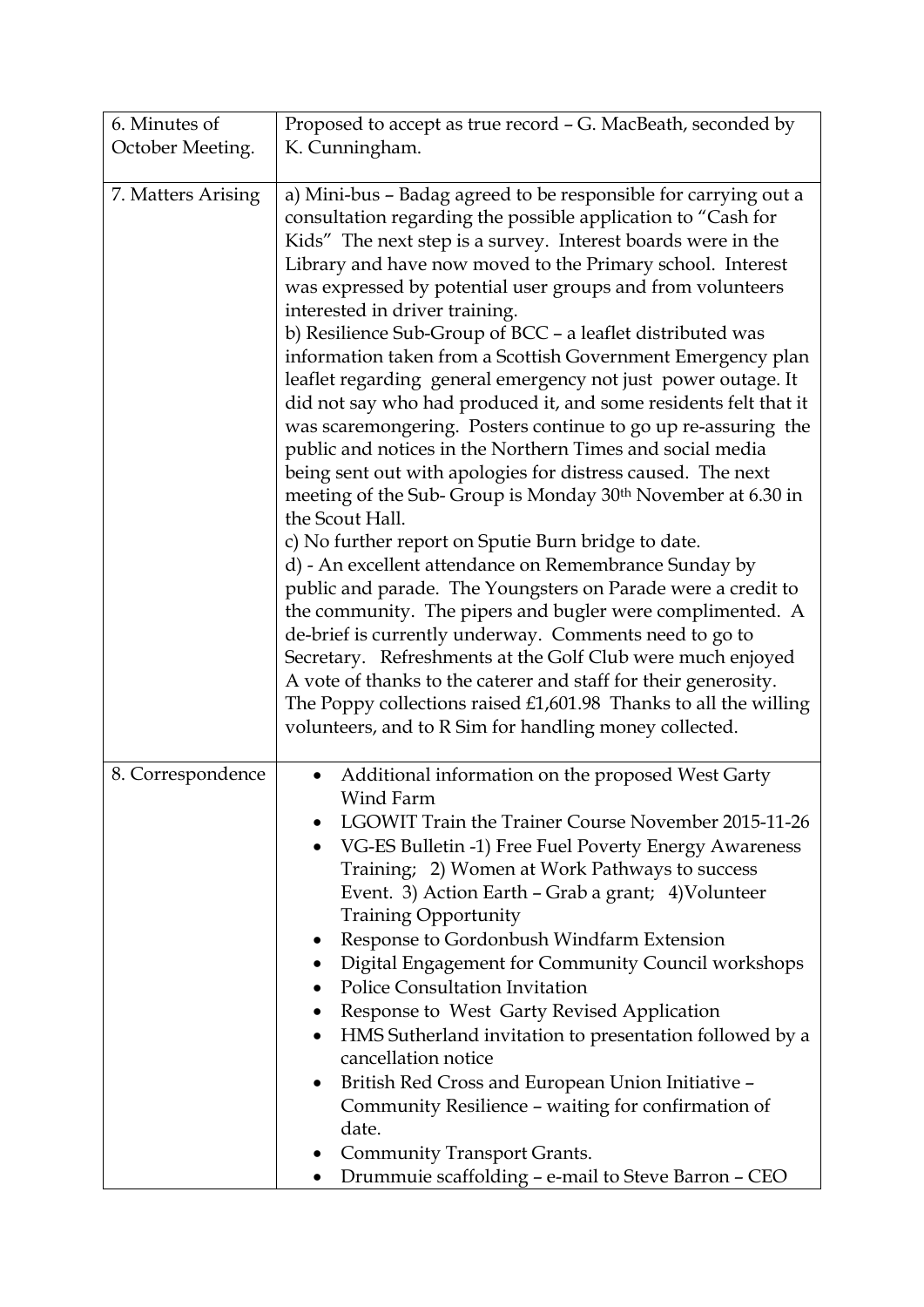|                                                    | Highland Council - will send substantive response when<br>more information is gathered.<br>Highland Wide Development Plan<br>$\bullet$<br>Planning List - draw attention to petrol pumps in<br>Helmsdale and to Clynelish Distillery expansion.<br>Dr. Paul Monaghan - invitation to official opening of his<br>HQ on 11 <sup>th</sup> December.<br>Post Office confirming move to Premier Express. Some<br>$\bullet$<br>access issues being resolved, but concern expressed<br>about steps and parking of P.O. vans etc. No objections<br>were received by BCC.<br>Letter of appreciation to Linda Bremner for her service to<br>community, BCC and Brora Service Point.<br>Micro-grants -<br>Canadian trip - to Scout rally - $£250$ to two people going.                                                                                |
|----------------------------------------------------|--------------------------------------------------------------------------------------------------------------------------------------------------------------------------------------------------------------------------------------------------------------------------------------------------------------------------------------------------------------------------------------------------------------------------------------------------------------------------------------------------------------------------------------------------------------------------------------------------------------------------------------------------------------------------------------------------------------------------------------------------------------------------------------------------------------------------------------------|
|                                                    | Brora Primary School £53 agreed by e mail<br>Surgery application agreed as it meets SSE's community benefit<br>criterion. £250 per person being trained.<br>Veterans' Day agreed to same grant as last year<br>Memorial Gates - approved in January BCC to share costs.<br>Grant for village Christmas trees approved.<br>E.W.A at Brora Hub - outing for users in December to Dornoch<br>with lunch. Grant of £267 agreed. (A Friends of the Hub group<br>is being formed.)                                                                                                                                                                                                                                                                                                                                                               |
| 9. Planning                                        | A site meeting at Scotia House took place with representatives<br>of BCC, local community councillors, lawyers, and a Reporter<br>from Edinburgh. An appeal lodged with Scottish Government.<br>Site is designated by the Caithness and Sutherland<br>Development Plan for sensitive development, beneficial to<br>Brora.                                                                                                                                                                                                                                                                                                                                                                                                                                                                                                                  |
| 10. Gordonbush<br>Windfarm<br>Apprentice<br>Scheme | Russell Rekhy gave the meeting a report on this scheme, which<br>includes Helmsdale, Brora, Golspie and Rogart. There is<br>£144,000 to distribute between the 4 communities over $4-5$<br>years. The Panel have collectively agreed to do more<br>apprenticeship schemes. V.G.E.S. was contracted to manage<br>the scheme. 7 applications have been funded and 6 have<br>already been taken up $-$ the $7th$ starting in January 2016.<br>Employers and apprentices are all local.<br>1 community wants to take control of its own fund, but it is a<br>collective decision to split the fund. The feeling is that it<br>should remain joint. There has been positive feedback to the<br>Panel so far.<br>The Panel is now looking to set up an Investment fund for the<br>future. It will take some time to reach a decision. A positive |